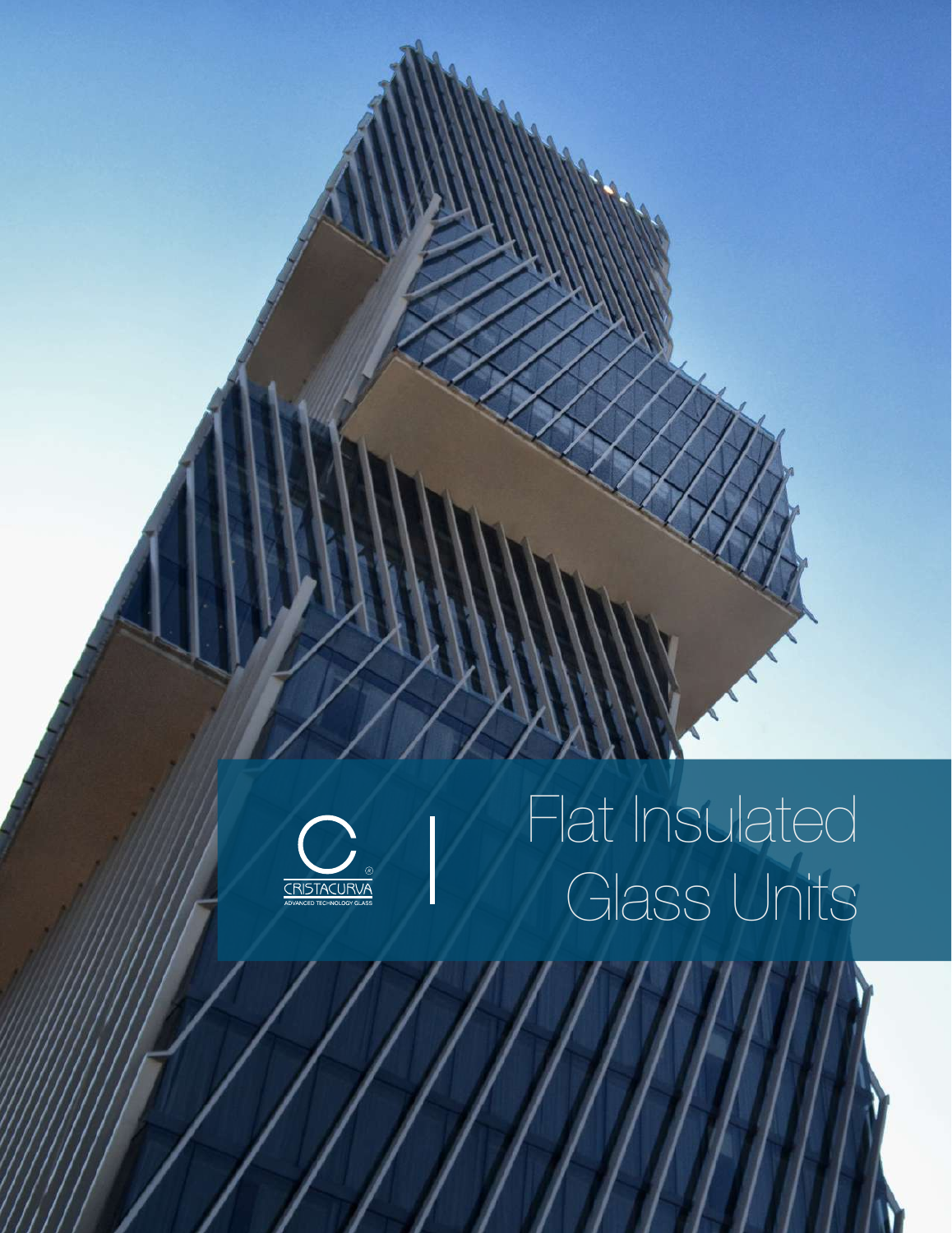**Improve window thermal performance in building envelopes by reducing temperature transfer through the glass.** 

**Combined with Low E or reflective coatings, IG units comply with local building codes.**



### **Manufacturing Capabilities**

- **All glass colors**
- **1/4" to 3/4" (glass thickness)**
- **Spandrel/Silk-Screened**
- **Z** Digital Printing
- **ZLow E**
- **Laminated**
- **Holes, notches & cut-outs\***
- **\*Customer needs to provide "donut fitting" Z** Edge Finishes

### **Laminated Glass Notes:**

**Min: 1/4" + 1/4" Max: 4" Glass Thickness:**

#### **Interlayer Thickness: From 0.030" to 0.090"**

#### **Interlayer Types:**

- **Z** PVB Clear
	- **130" (3.30m) x 338" (8.60m)**
- **PVB Color/Opaque/Translucent 96" (2.45m) x 338" (8.60m)**
- **SentryGlas® Clear 106" (2.70m) x 338" (8.60m)**
- **SentryGlas® Translucent White 72" (1.83m) x 338" (8.60m)**
- **XIR® 79" (2.00m) x 338" (8.60m)**

#### **IGUs Notes:**

**From 1/4" to 13/16" Spacers Sizes:**

**Edge Offset Available**

**Triple IGUs Available**

### www.cristacurva.com